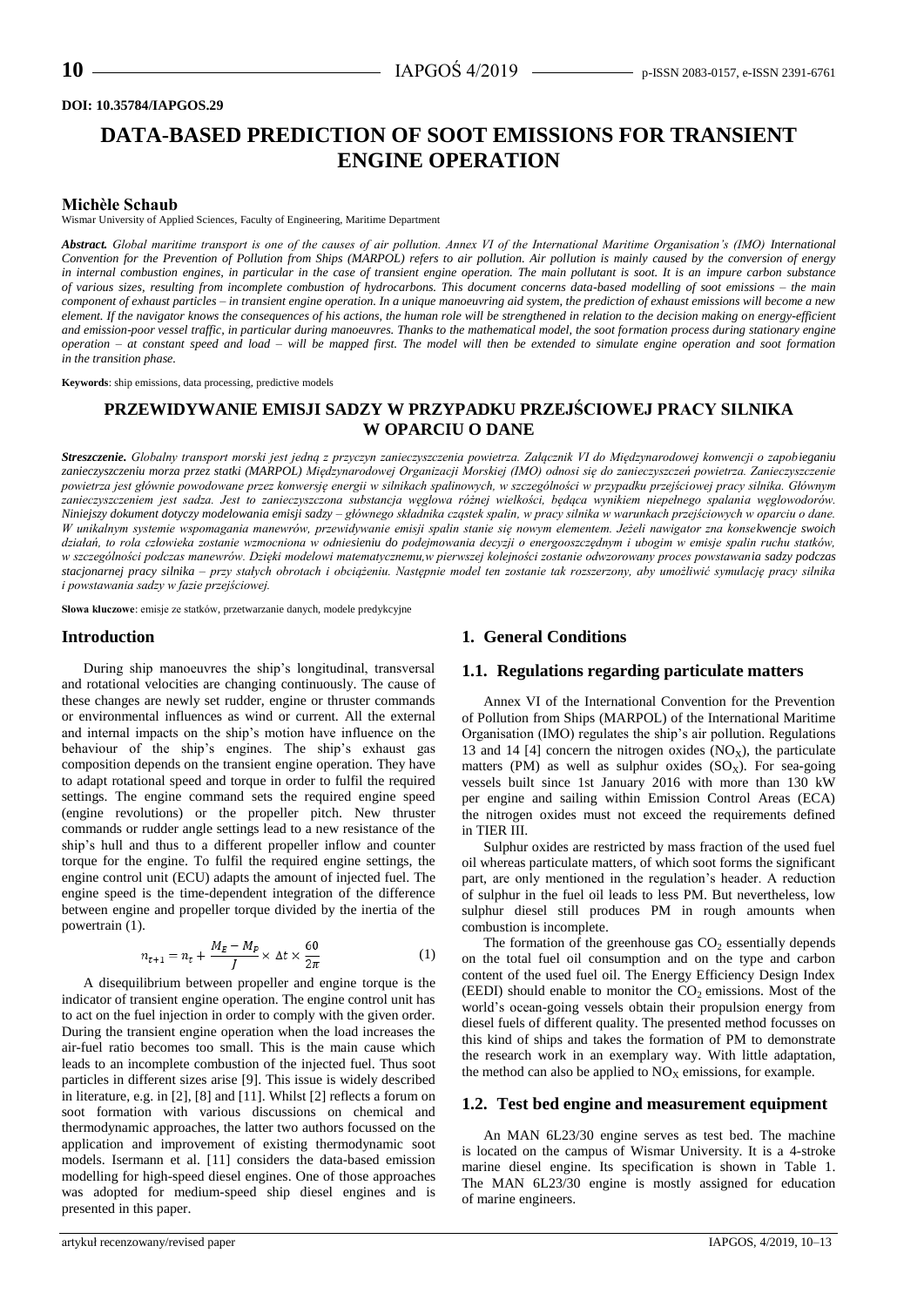*Table 1. Test bed engine specification*

| Parameter                | Test bed engines                              |
|--------------------------|-----------------------------------------------|
|                          | MAN B&W 6L23/30                               |
| Type                     | medium speed 4-stroke<br>marine diesel engine |
| <b>B</b> ore             | $225$ mm                                      |
| Stroke                   | $300 \text{ mm}$                              |
| Rated output             | 1050 kW                                       |
| Rated speed              | $900 \text{ min}^{-1}$                        |
| <b>Compression Ratio</b> | 13.5:1                                        |
| Fuel injection system    | Unit injector System                          |

For research purpose the fixed measurement equipment was enhanced by a portable Pegasor Mi3 particle sensor in order to measure PM during transient engine operation. The measuring principle is based on determining the number of particles smaller than 2.5 µm. By calibrating the equipment with a mean particle size, the corresponding mass in mg/m<sup>3</sup> is calculated. [10]

#### **1.3. Ship model and engine module**

For the integration of the data-based model an already existing simulation environment, called SAMMON, is used. SAMMON stands for Simulation Augmented Manoeuvring Design & Monitoring System [5]. The mathematical ship model represents movements with 3 degrees of freedom (DOF): longitudinal, transversal and rotational speeds around the vertical axis. It is based on a system of highly non-linear equations for representing the ship's hydrodynamic behaviour. Fig. 1 shows the onlineprediction from a ferry ship entering a port. Even though the ship is still in straight forward motion, the prediction immediately reacts on changed rudder or engine settings.



*Fig. 1. Manoeuvring assistance software SAMMON for predicting and monitoring ship's behaviour in confined waters [10]*

SAMMON Software allows to parameterize several ship types. It can be used for pre-planning of manoeuvre sequences, for online-monitoring or for debriefing after having completed manoeuvres.

The ship model is equipped with an engine interface. Currently, the engine module only consists of a lookup table where the target-actual-difference of engine speed enters. A new engine torque derives from it which is accurate enough to only simulate the ship's motion. To calculate fuel consumption and emissions, the calculated engine torque fails to be useful. Therefore, a PI controller algorithm is implemented which determines the amount of fuel injected in one time step. This is the basis for the calculation of soot emissions.

The proposed data-based modelling of soot will extend the SAMMON software in the future.

# **1.4. Rapid Advanced Prediction & Interface Technology (RAPIT)**

The kernel of the above mentioned manoeuvring assistance software SAMMON is formed by a technology called Rapid Advanced Prediction & Interface Technology (RAPIT). RAPIT is a kind of fast-time simulation which enables to calculate up to 24 minutes of the simulation process ahead in only one second of real time and to display the results in a sophisticated interface.

The data-based soot model shall fulfil these requirements. This is one of the reasons why an empirical, data-based model was chosen instead of a theoretical model. While a theoretical model must calculate every degree of crank angle and take into account mechanics, thermodynamics and reaction kinetics, an empirical data-based model can save a lot of computing time being a blackor greybox model. The disadvantage, however, is the high effort required to obtain sufficient data in a good quality.

#### **2. Data acquisition for data-based modelling**

#### **2.1. Data origin**

Soot is the main part of particulate matters (PM). PM are solid components of engine exhaust gas emissions, e.g. hydrocarbons and soot as well as inorganic sulphates. The diameter varies between less than 10 nanometers and more than 1 μm.

A chemical reduction takes place at the beginning of soot formation followed by a planar growth of polycyclic aromatic hydro-carbons. Van der Waals forces lead to soot nucleation which is followed by coagulation, accumulation and addition of sulphates. These formation steps are superimposed by soot oxidation. Soot oxidizes with OH radicals and  $O<sub>2</sub>$  at high temperatures in competition with carbon monoxide [3]. The difference between reduction and oxidation can be measured in the exhaust gas duct with a standard sampling rate of one second. By means of the already introduced Pegasor Mi3 particle sensor (see section 1.2), the measurements for particles took place. The measurement for the other relevant engine data was taken from the fixed measurement system of the machine laboratory.

Even though for reasons of better understanding theoretical, but time-consuming models are more substantiated, they are not applicable for the present studies. Apart of not being completely described and understood, they would still need too much computing time than RAPIT would allow for (see section 1.4).

#### **2.2. Experimental design**

For these studies, the test bed engine is not a shipborne diesel engine. Nevertheless, the experimental setup was designed with real ships in mind.



*Fig. 2. Engine map with measurement points on two propeller curves (100% and 85%) and generator curve*

First of all, the distinction between generator and propeller mode is of great importance:

- Propeller mode means that the torque/speed relation follows the propeller curve within the engine map. A load change leads to a change in torque and engine speed simultaneously.
- Generator mode requires a constant or nearly constant engine speed whereas load changes only affect the engine torque.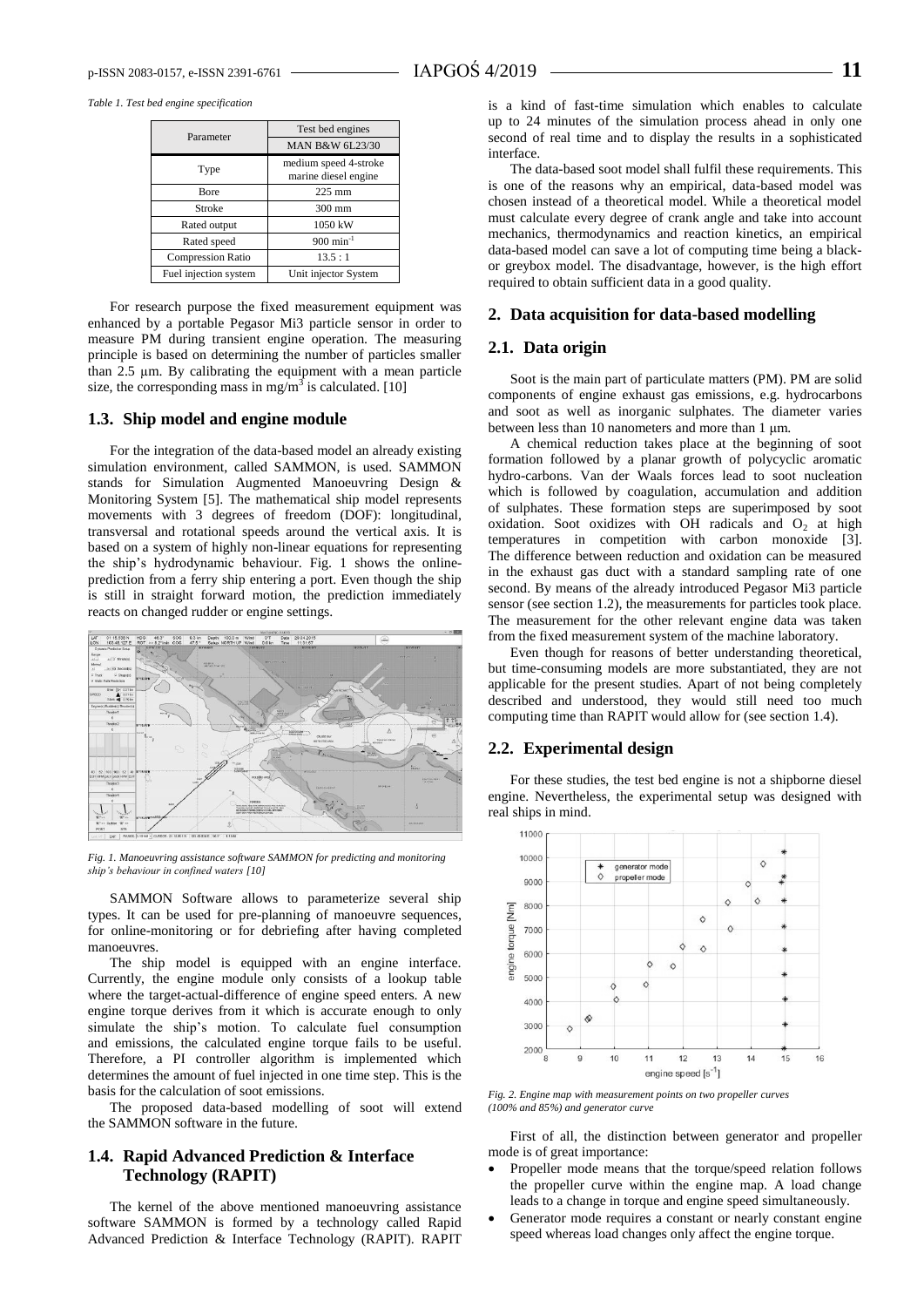At a first step, these stationary measurements serve for establishing a stationary model, which can then be extended by transient parts. Attention is to be payed to numerous data of high quality covering as many input/output combinations as possible (Fig. 2).

The experimental design also provides for load changes of varying magnitude on each of the two propeller and the one generator curves as will be shown in Fig. 7.

#### **2.3. Determination of model input and output**

During the data analysis, existing measurement data were searched for which have a clear influence on the soot formation. Finally, the decision was made on the injected fuel mass  $(m_B)$  and current engine speed  $(n_{act})$ . Fig. 3 shows the combustion chamber in which soot is formed by the above described reduction and oxidation process. This process depends mainly on the currently injected fuel mass and the dwell time in the combustion chamber represented by the engine speed.



*Fig. 3. Model sketch of combustion chamber and adjacent systems*

These findings lead to the conclusion that a MISO (multiple input, single output) model with two inputs and one output will be necessary.

#### **3. Static Artificial Neural Network (ANN)**

## **3.1. Decision to implement an ANN**

Data-based models do not need any information about physical, chemical or other laws and relationships that determine the processes to be modelled if they are purely black-box models. There are many data-based model architectures to be considered when facing a problem as the one described above [6].

An Artificial Neural Network (ANN) architecture has been chosen due to its relatively good interpolation characteristic and its flexibility regarding input dimensions. For a first approach to create a static network, the Multilayer Perceptron (MLP) being a widely known ANN architecture, has been implemented. Fig. 4 is a sketch of the ANN architecture used for calculating PM by entering the two inputs fuel mass and engine speed.

The q neurons of the hidden layer  $(h_1$  to  $h_q$ ) are called perceptrons. The two inputs  $m_B$  and  $n_{act}$  are each multiplied by one synapse weight when entering a perceptron in order to intensify or attenuate the effect on the neuron. All input signals are summed up and enter a nonlinear sigmoidal activation function. Therein, a transformation takes place which result is forwarded to the output layer, where the amount of PM is calculated out of the sum of all the perceptron outputs.



*Fig. 4. MLP network with two inputs and one output. The number of neurons in the hidden layer (h) is to be determined*

#### **3.2. Determination of number of hidden neurons**

The present MISO problem is only three dimensional for the static observation. The ANN must fit the measurement points in Fig. 5 as good as possible. The training of the ANN is done by backpropagation using the Levenberg-Marquardt algorithm.







*Fig. 6. Trained ANN with 6 neurons in the hidden layer*

A k-fold cross validation took place in order to determine the necessery number of neurons. The smallest modell error could be reached with 6 up to 15 neurons in the hidden layer. The absolute error in this range is about  $0.3 \text{ mg/m}^3$  which corresponds with the scattering of measurement data, see Fig. 5. Fig. 6 shows the shape of the ANN with 6 neurons. More neurons mean also more curvature in the ANN and possibly more distance from a physically interpretable model.